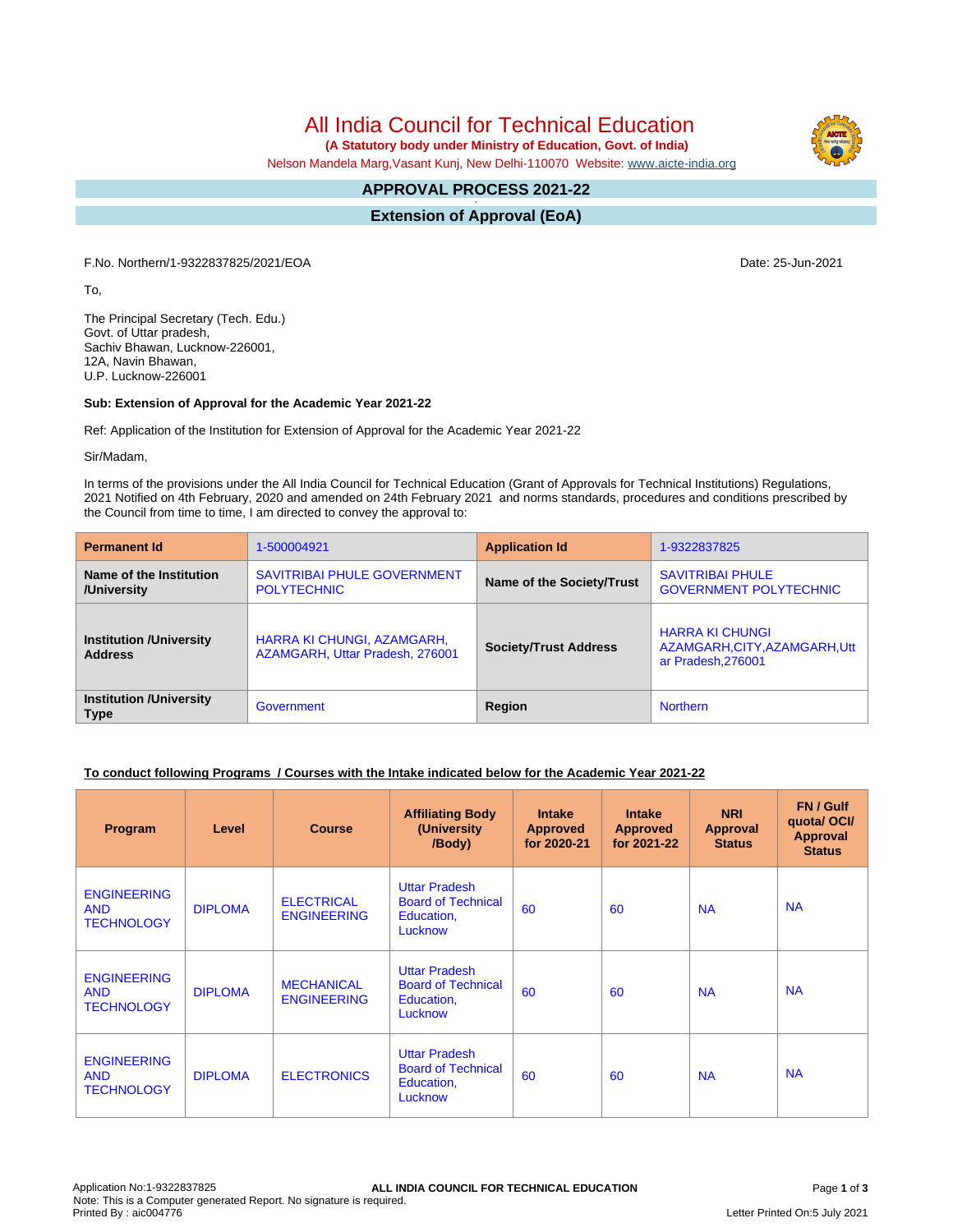| <b>ENGINEERING</b><br><b>AND</b><br><b>TECHNOLOGY</b> | <b>DIPLOMA</b> | <b>CIVIL</b><br><b>ENGINEERING</b> | <b>Uttar Pradesh</b><br><b>Board of Technical</b><br>Education.<br>Lucknow | 60 | 60 | <b>NA</b> | <b>NA</b> |
|-------------------------------------------------------|----------------|------------------------------------|----------------------------------------------------------------------------|----|----|-----------|-----------|
|-------------------------------------------------------|----------------|------------------------------------|----------------------------------------------------------------------------|----|----|-----------|-----------|

#### **It is mandatory to comply with all the essential requirements as given in APH 2021-22 (Appendix 6)**

The Institution/ University is having the following deficiencies as per the online application submitted to AICTE (self-disclosure based) and the same shall be complied within Six Months from the date of issue of this EoA

### **Deficiencies\* Noted (based on Self Disclosure)**

PCs to Student ratio .

**\***Please refer Deficiency Report for details

# **Important Instructions**

- 1. The State Government/ UT/ Directorate of Technical Education/ Directorate of Medical Education shall ensure that 10% of reservation for Economically Weaker Section (EWS) as per the reservation policy for admission, operational from the Academic year 2019-20 is implemented without affecting the reservation percentages of SC/ ST/ OBC/ General. However, this would not be applicable in the case of Minority Institutions referred to the Clause (1) of Article 30 of Constitution of India. Such Institution shall be permitted to increase in annual permitted strength over a maximum period of two years.
- 2. The Institution offering courses earlier in the Regular Shift, First Shift, Second Shift/Part Time now amalgamated as total intake shall have to fulfil all facilities such as Infrastructure, Faculty and other requirements as per the norms specified in the Approval Process Handbook 2021-22 for the Total Approved Intake. Further, the Institutions Deemed to be Universities/ Institutions having Accreditation/ Autonomy status shall have to maintain the Faculty: Student ratio as specified in the Approval Process Handbook. All such Institutions/ Universities shall have to create the necessary Faculty, Infrastructure and other facilities WITHIN 2 YEARS to fulfil the norms based on the Affidavit submitted to AICTE within the Academic Year 2021-22
- 3. Strict compliance of Anti-Ragging Regulation, Establishment of Committee for SC/ ST, Establishment of Internal Complaint Committee (ICC), Establishment of Online Grievance Redressal Mechanism, Barrier Free Built Environment for disabled and elderly persons, Fire and Safety Certificate should be maintained as per the provisions made in Approval Process Handbook and AICTE Regulation notified from time to time.
- 4. In case of any differences in content in this Computer generated Extension of Approval Letter, the content/information as approved by the Executive Council / General Council as available on the record of AICTE shall be final and binding.

**Prof.Rajive Kumar Member Secretary, AICTE**

Copy \*\* to:

- **1. The Director of Technical Education\*\*, Uttar Pradesh**
- **2. The Principal / Director,** SAVITRIBAI PHULE GOVERNMENT POLYTECHNIC Harra Ki Chungi, Azamgarh, Azamgarh, Uttar Pradesh,276001
- **3. The Secretary / Chairman,**